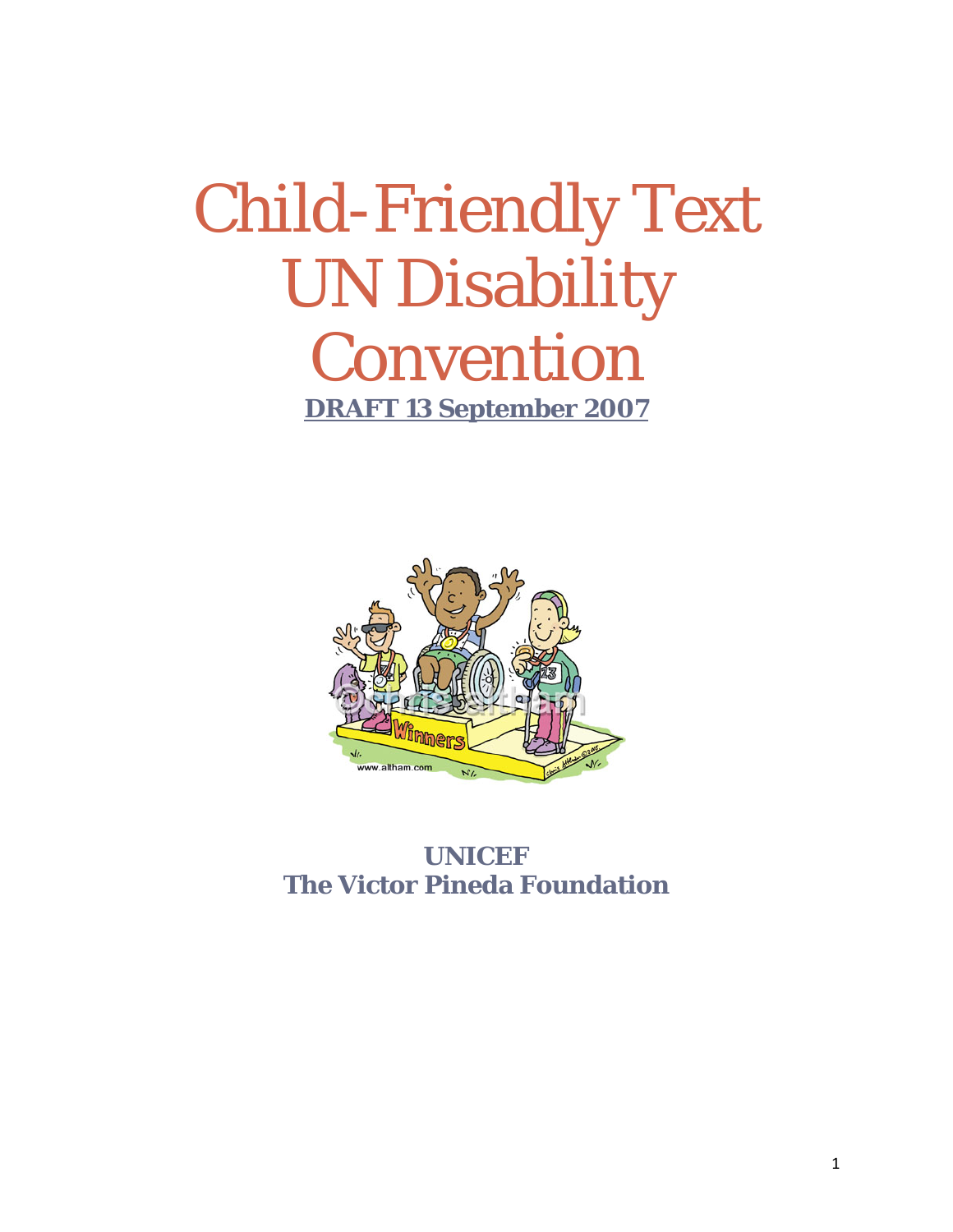## **Contents**

- Getting started
- About this document
- About the Convention
- What are your rights?
- How your rights become real in your daily life
- Words you may not understand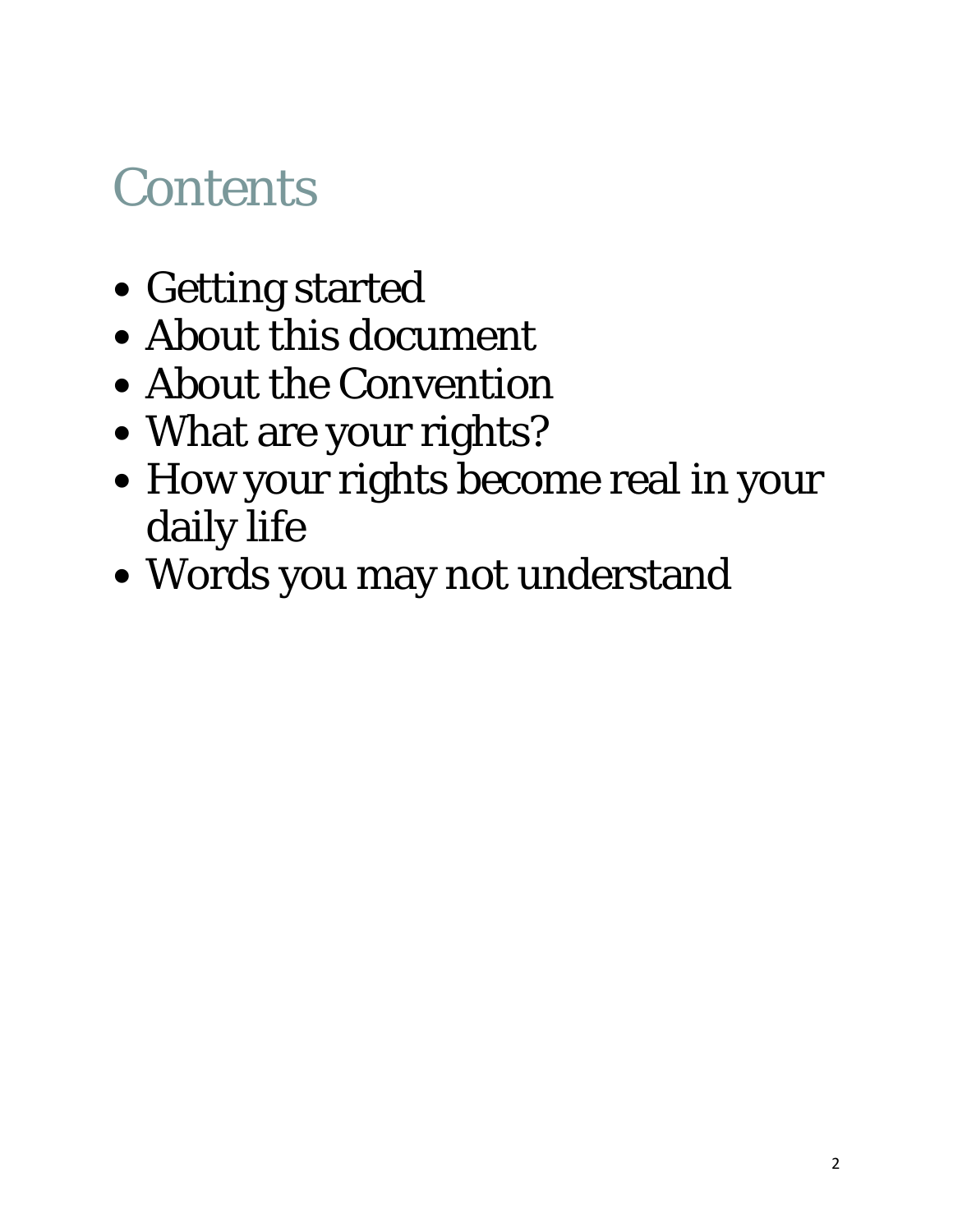## Getting Started

This text was created to help make sure that children with and without disabilities know about the *Convention on the Rights of Persons with Disabilities*

BOX: What is a Convention? A **Convention** is an agreement between countries. When a country signs and ratifies a Convention, it becomes a legal promise and guides the actions of the government.

The Disability Convention is an agreement to help make sure that children and adults with disabilities are treated fairly and can equally participate in all aspects of life. The rights in the Disability Convention are not new. They are the human rights for all children and adults. The Disability Convention is needed to guarantee that these rights are respected for persons with disabilities.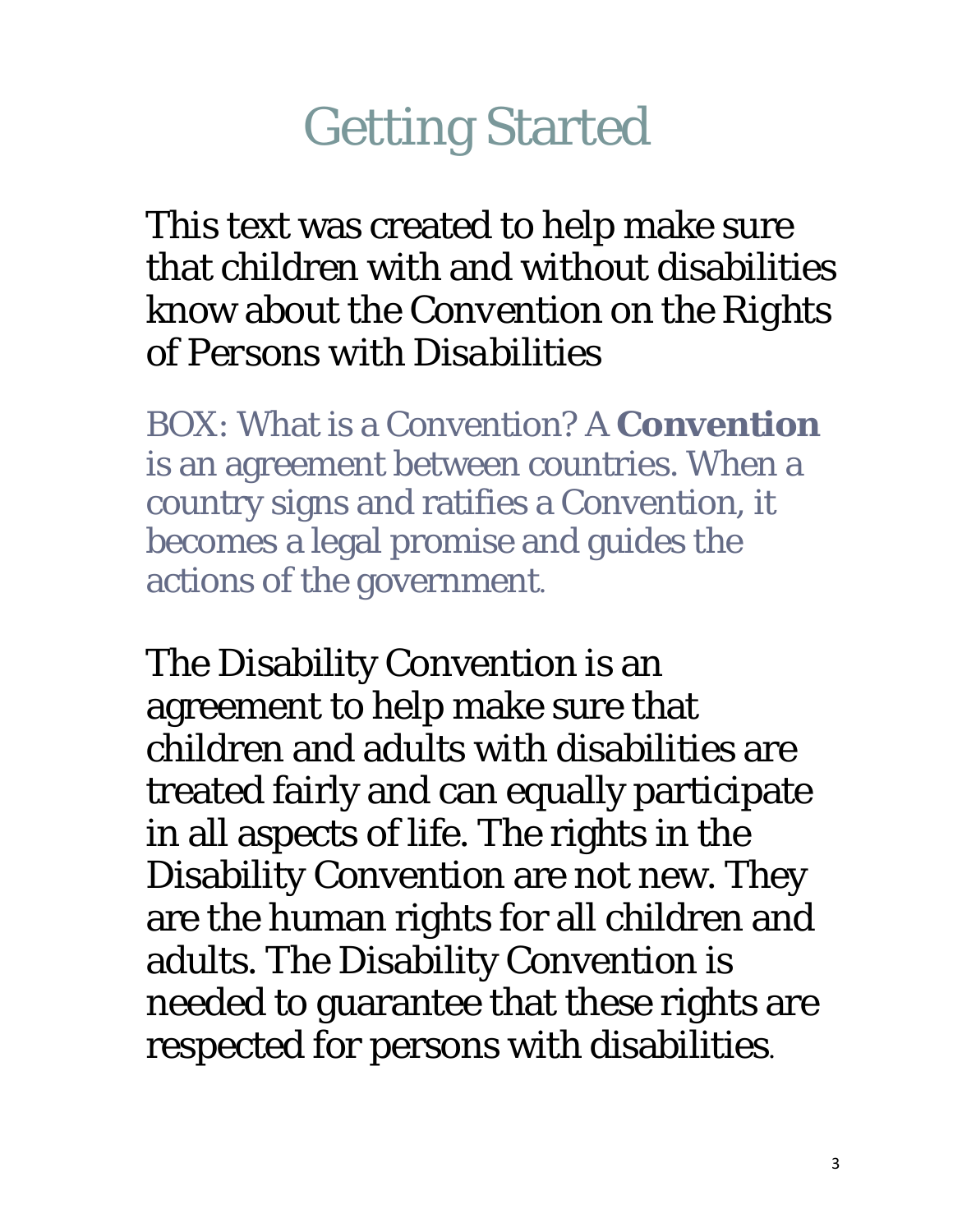#### BOX: What is a Disability?

A person has a disability when they have difficulty to see, learn, walk, hear or do other activities. There are many types of disabilities and some we cannot see. Changes to buildings, rules, and attitudes are sometimes needed to help make sure a child with a disability can play, participate and go to school.

A school that has audio books, sign language interpreters, and ramps is a school that treats children with disabilities fairly by giving them an equal chance to learn. We should all have the chance to go to school. The Convention helps to make this possible.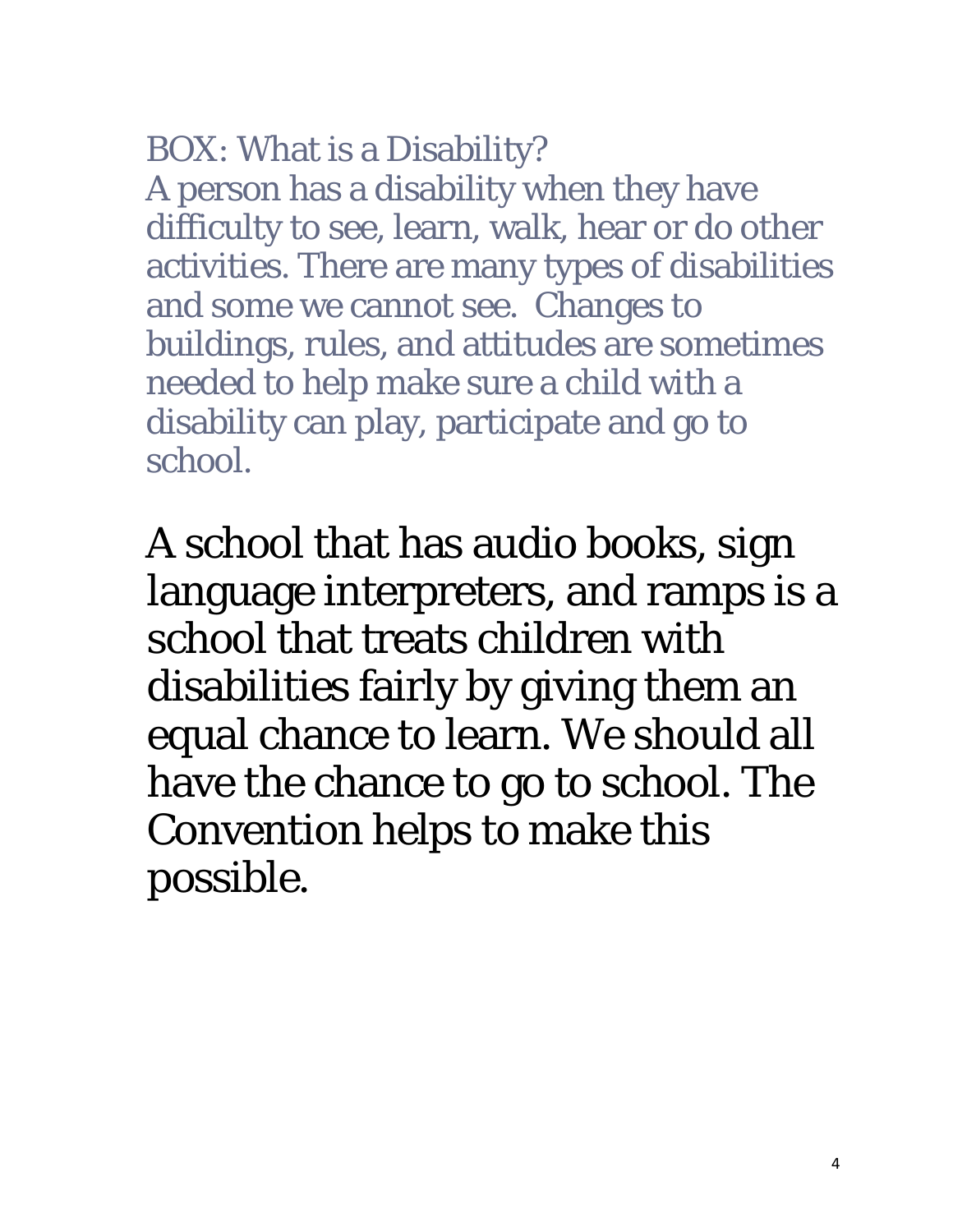## About this document

This document is a child-friendly version of the Convention on the Rights of Persons with Disabilities.

People from many different countries around the world worked together to develop this Convention. They looked at good actions and laws that were helping people with disabilities go to school, get a job, and live happily in their communities.

In the next chapters you will learn all about your rights and what they mean in your life. When people respect each other's rights it helps to create a more fair and peaceful world.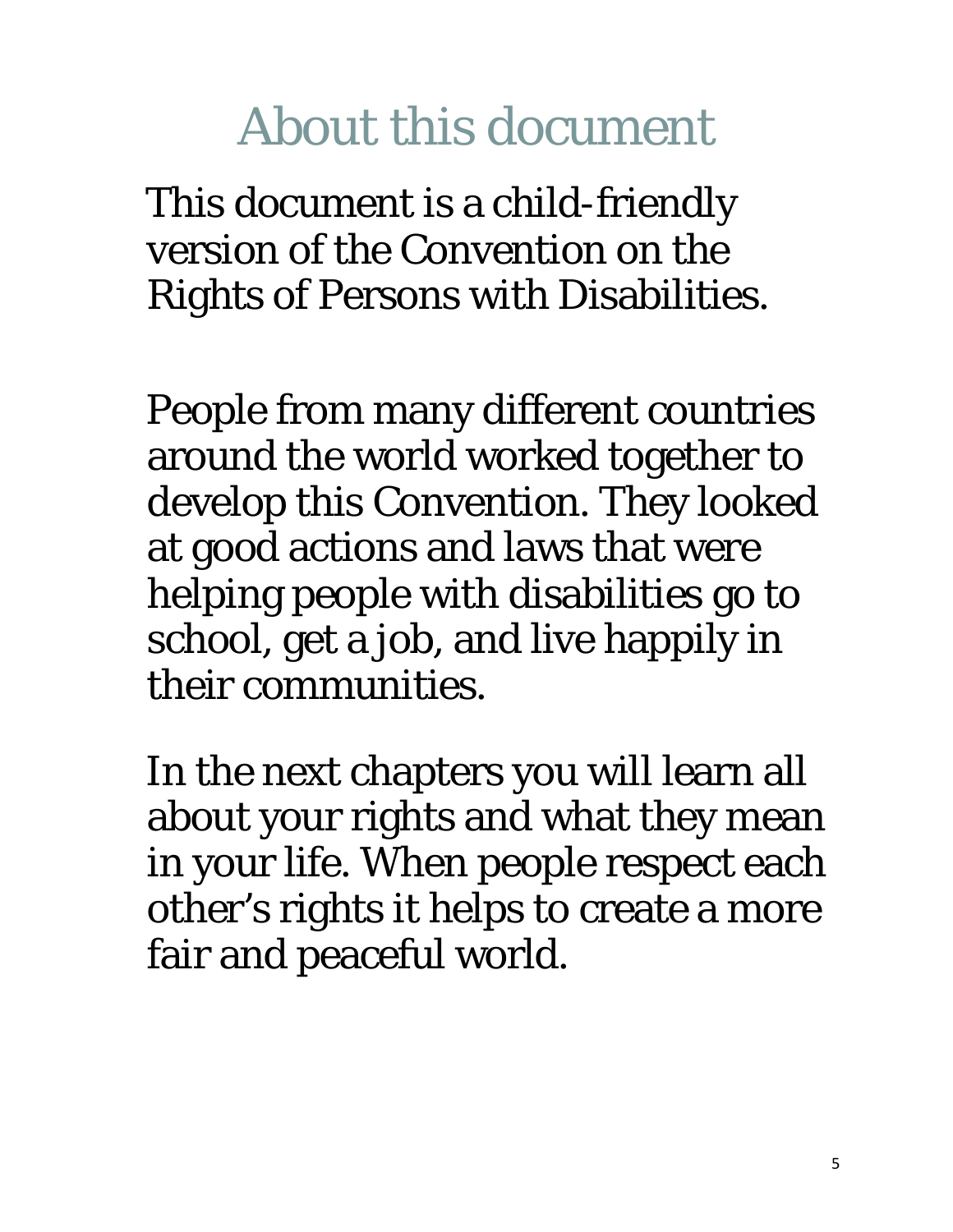Box: What are rights? "Rights" are things every child should have or be able to do. All children have the same rights, including kids with disabilities. All the rights are equally important.

The Convention lists the rights of adults and children with disabilities and establishes rules on how to put these into practice. Every country that joins the Convention agrees to follow these rules.

At the end of this document, you will find a list of words and their meanings. It will help you to understand words that may be new to you.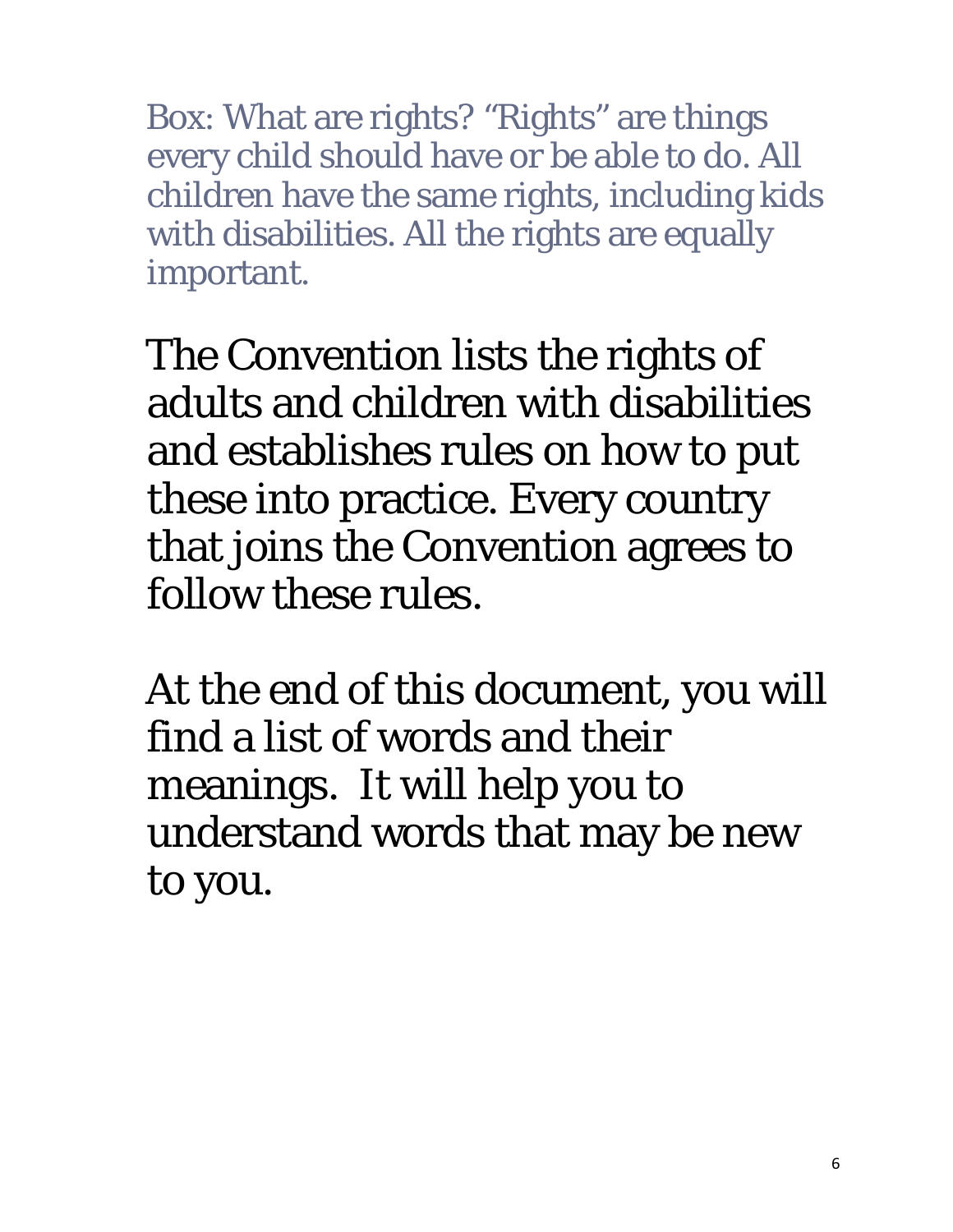## About the Convention

The Convention on the Rights of Persons with Disabilities recognizes that every person has equal "rights" and that the rights of each person should be respected by everyone. It helps to make sure that the laws and rules in a country fully protect the rights of people with disabilities including children with disabilities.

This Convention guides your government and your family on how to help you achieve your rights. All these rights are important and need to be respected at all times.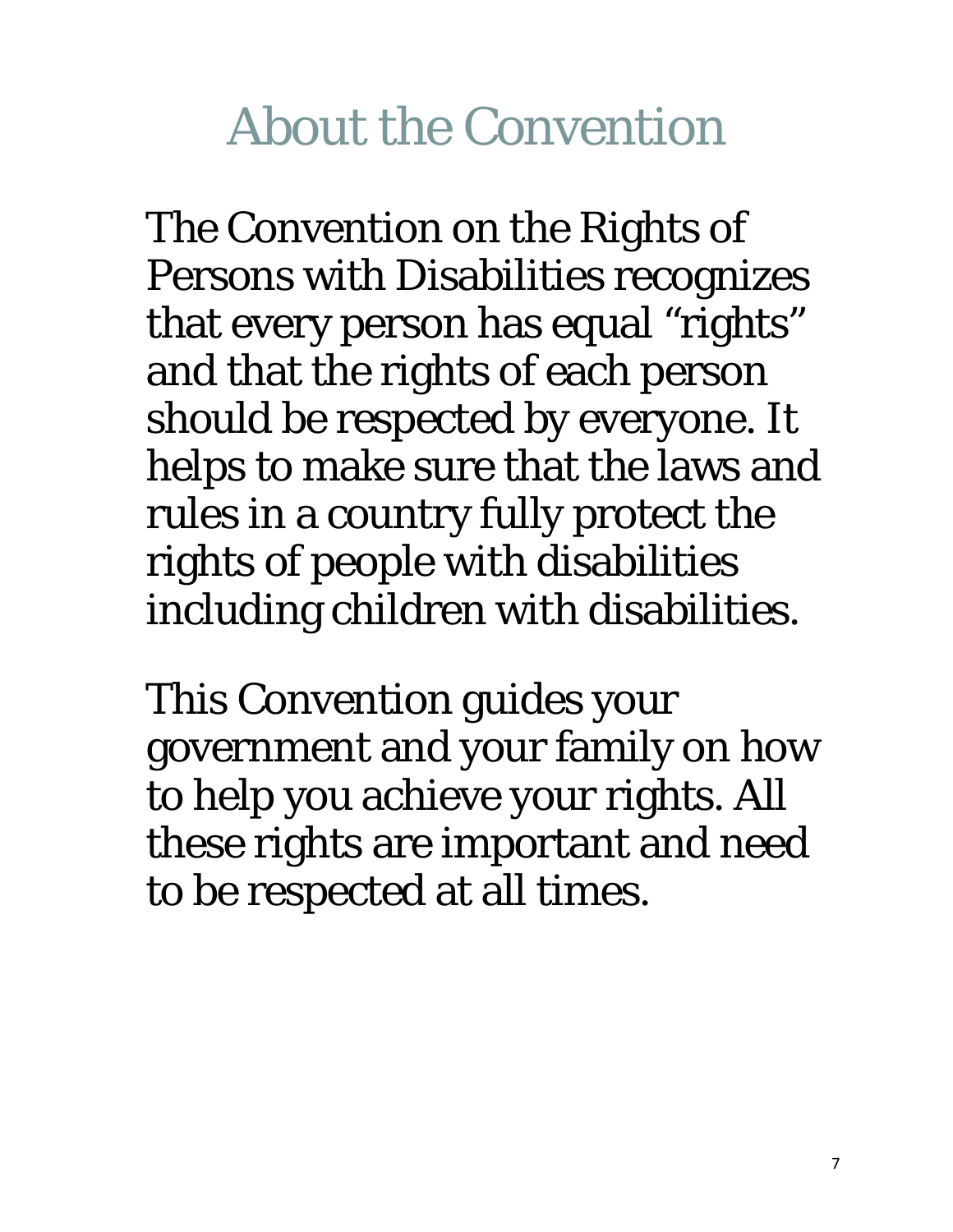Box: Sometimes, we have to think about rights in terms of what you need to have an equal chance at achieving your goals. As you grow, you have more responsibility to make choices and exercise your rights.

The rights that are guaranteed in the Convention for persons with disabilities are the same human rights that are recognized in the Universal Declaration of Human Rights and the Convention on the Rights of the Child. These rights are intended to make sure children have what they need to grow, develop and learn in safety and good health, and to reach their full potential as members of their community.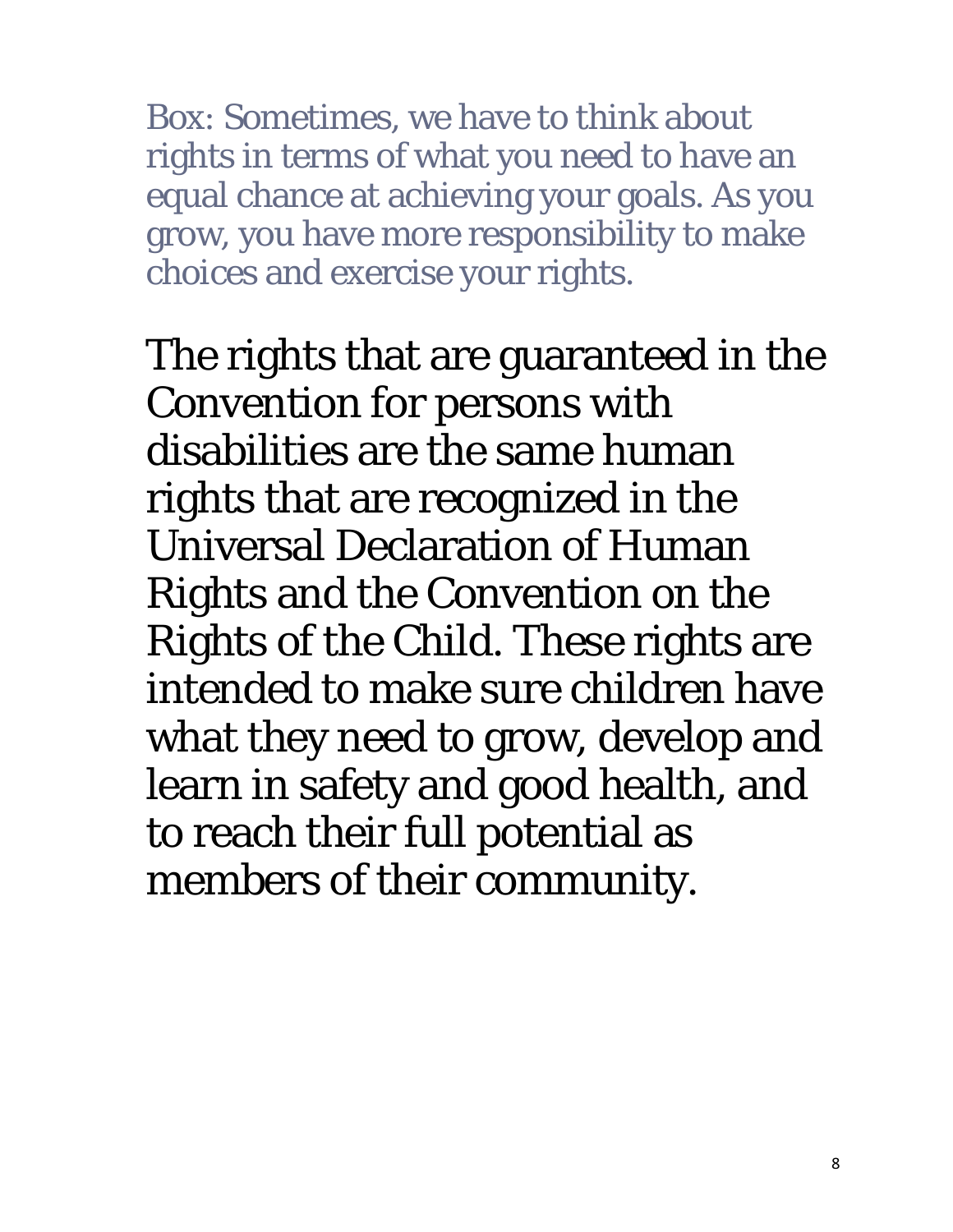### **• Article** 1

Children with disabilities have the same equal rights and freedoms that are guaranteed for all children. When children have difficulty seeing, learning, walking or hearing they may face barriers that other children do not face. The equal rights of children with disabilities should be respected and they should be treated fairly and with dignity.

### y **Article** 2

The meaning of some words used in the Convention:

- <sup>|</sup> "Communication" is the way we overcome barriers to read, listen, speak and understand. It may be through Braille, sign language, large print, having someone read to us, or other helpful means.
- <sup>|</sup> "Language" may be spoken or signed or other non spoken languages.
- <sup>|</sup> "Discrimination on the basis of disability" occurs when people are not treated fairly because of a disability. Children with disabilities should never be prevented from enjoying their equal rights.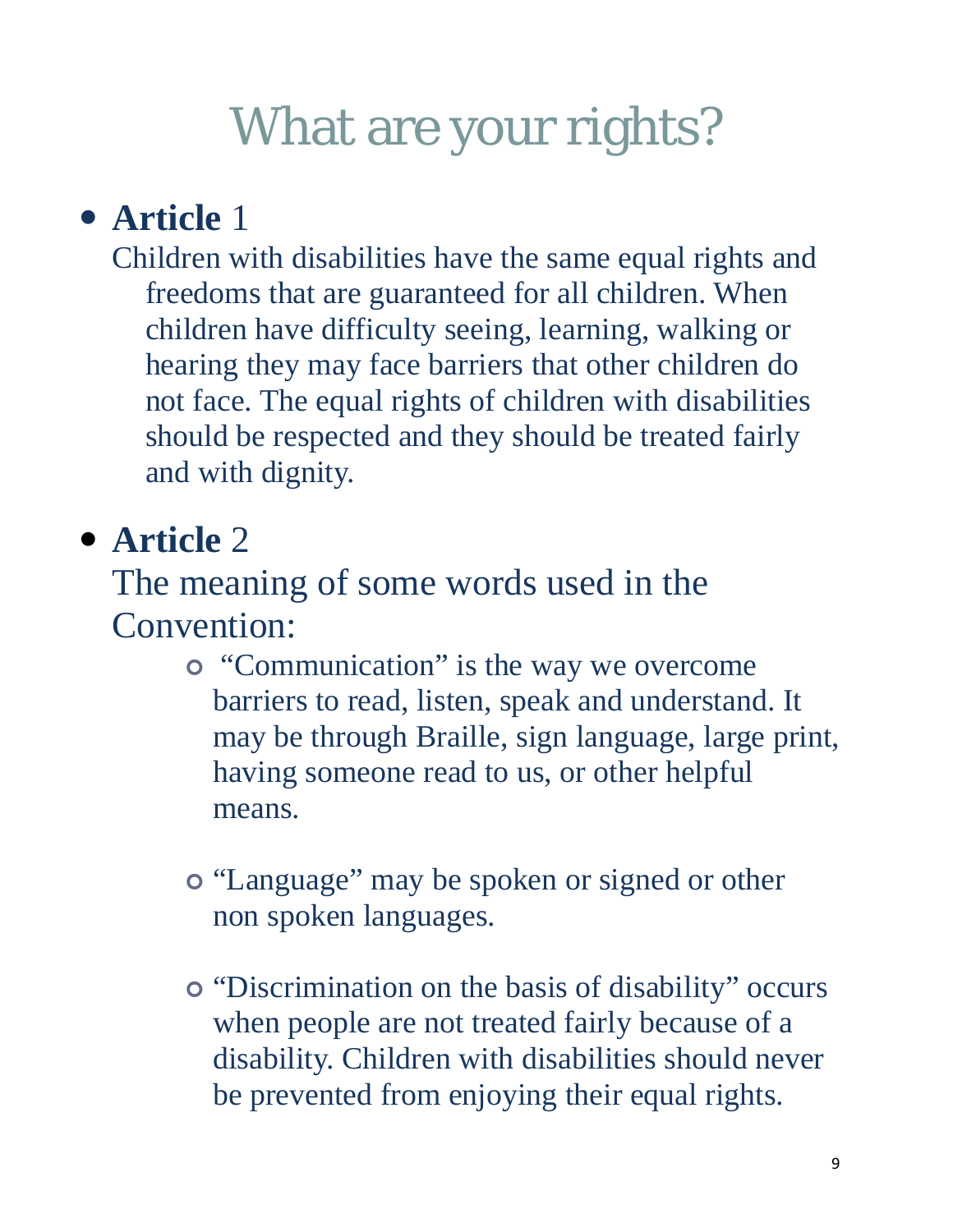- <sup>|</sup> "Reasonable accommodation" means that if something needs to be changed so that persons with disabilities are able to take part, and it can be changed within reason – it must be done.
- <sup>|</sup> "Universal design" means that things are designed to be usable by all people, to the greatest extent possible.

#### **• Article** 3

You have the right to:

- Dignity.
- Fairness without discrimination.
- Be included in activities.
- Be accepted, with or without disabilities, just as you are.
- Equal opportunity, to reach your dream.
- Accessibility, to enter a public place and not be prevented or refused.
- Equal possibility whether you're a boy or a girl.
- Respect for your abilities and to preserve who *you* are.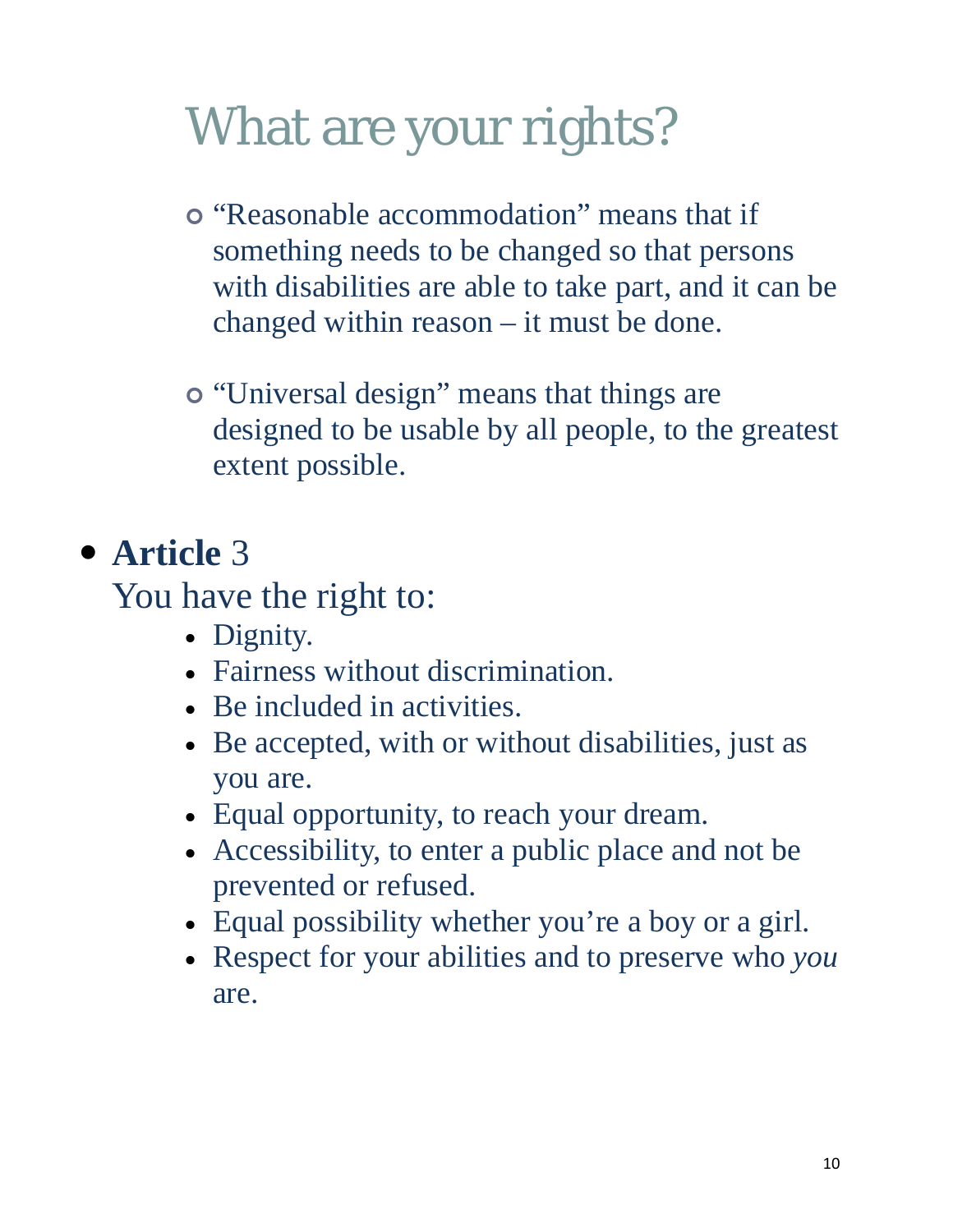### **• Article** 4

There will be no laws that discriminate against disabled kids! Children with disabilities must be involved in decisions that affect them.

### • **Article** 5, 6

The law says that everyone is equal. This especially includes women and girls with disabilities.

#### **• Article** 7

Children, with or without disabilities, have opinions and ideas and should be able to express them. We should enjoy the full freedoms guaranteed to all children!

### **• Article** 8

It is wrong to label children with disabilities or treat them unfairly. Kids with disabilities can do wonderful things. And people need to know about it!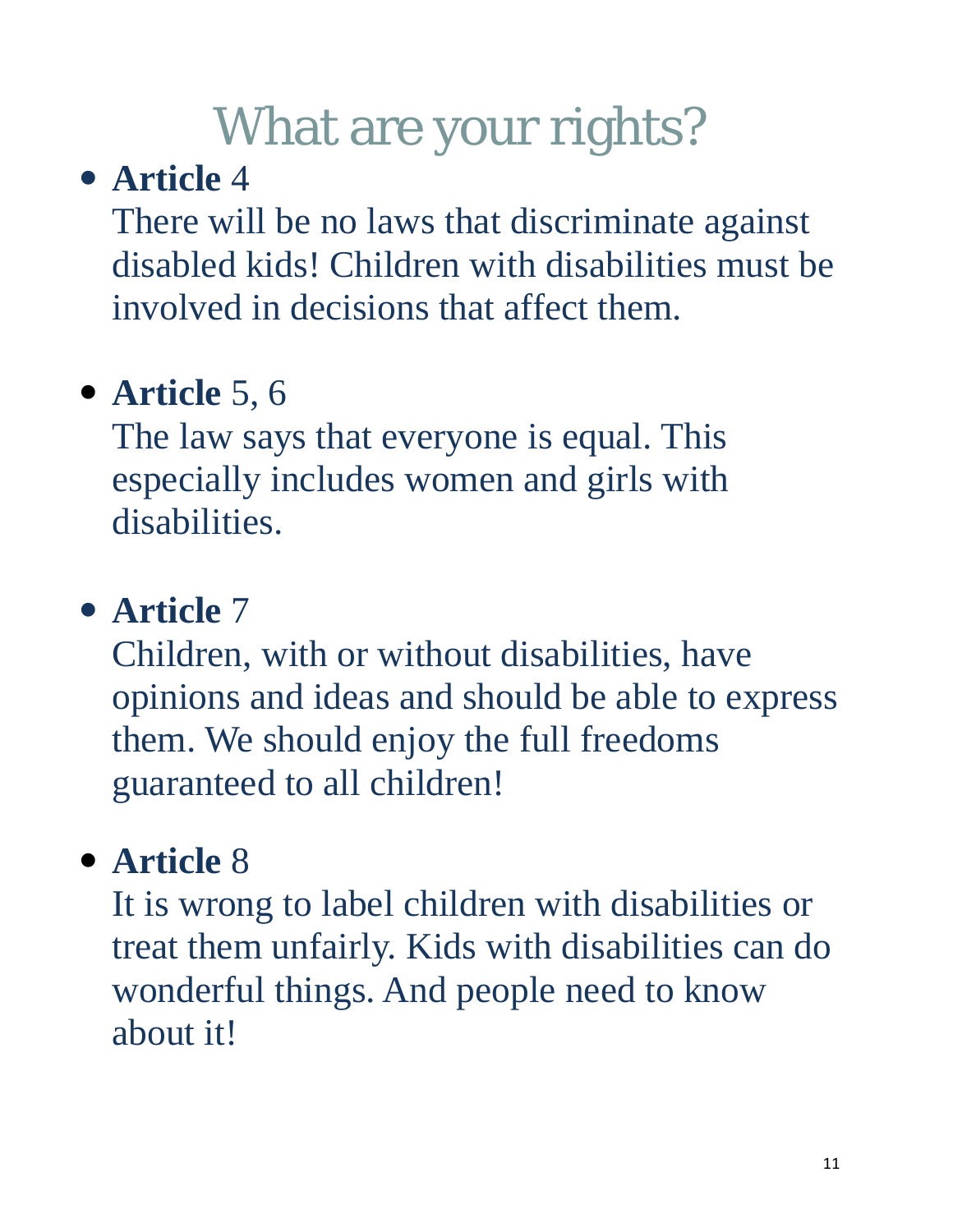### **• Article** 9

When we are grown up we can live independently and take part in all aspects of life without barriers to stop us from going to school or to work, to reach our dreams.

## **• Article** 10

You have the right to life, it is your gift and no one, by law, can take it from you.

### **• Article** 11

You have the right to be protected and to be safe during a war or an emergency or a storm or natural disaster.

### • **Article** 12

With or without disabilities, you are equal in all legal measures of life.

#### y **Article** 13 & 14

You have the right to have access to justice, and the right to liberty and security.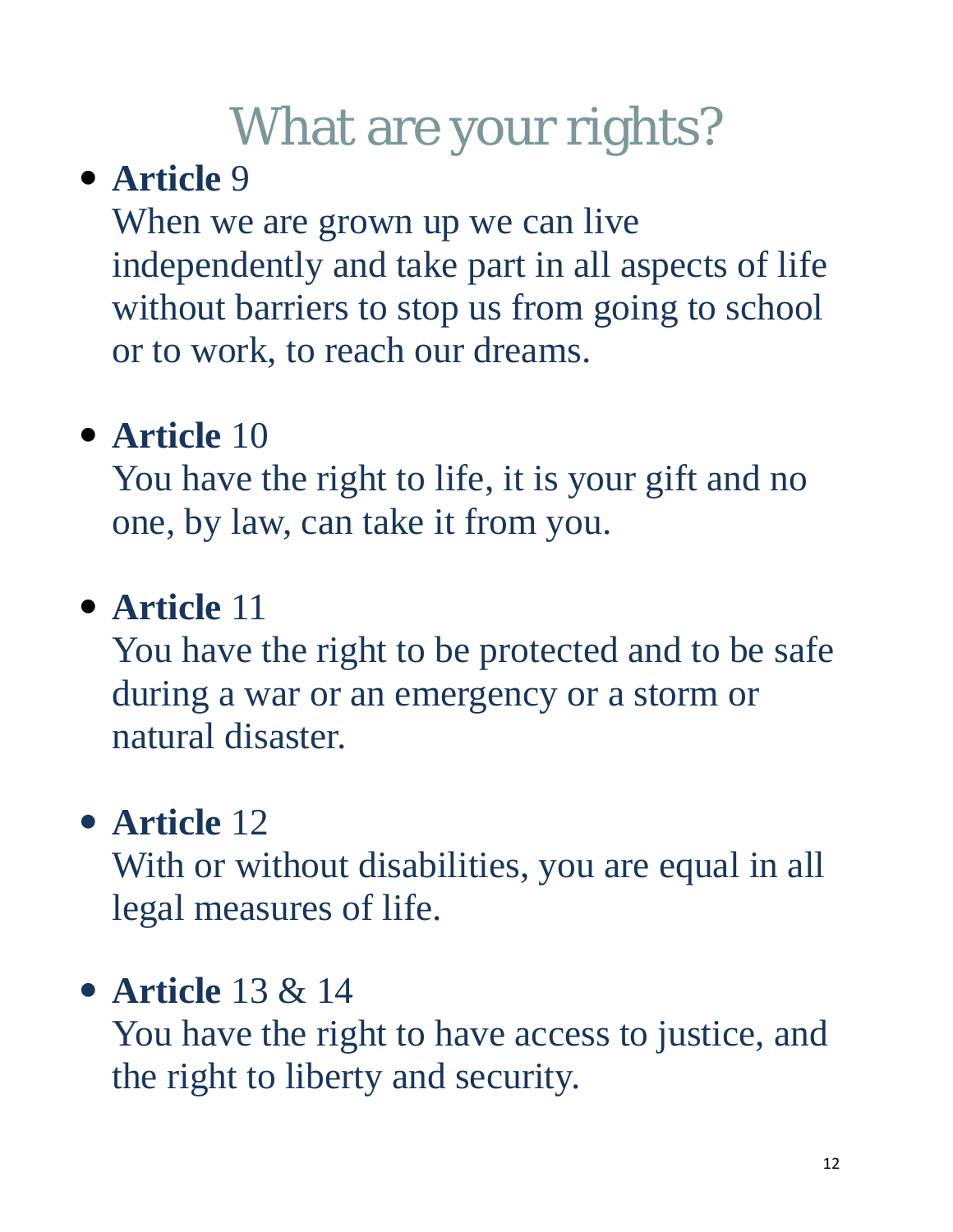### **Article** 15

You have the equal right not to be tortured or treated in a cruelly.

### **Article** 16

You have the right to be protected from violence and abuse, and not to be misused or mistreated.

#### **Article** 17

You have the right to have respect for your physical and mental abilities, just as you are.

#### **Article** 18

With or without disabilities, you have the right to a name, a nationality and the right to know and be cared for by your parents. You also have the right to live where you want, in whatever country you wish.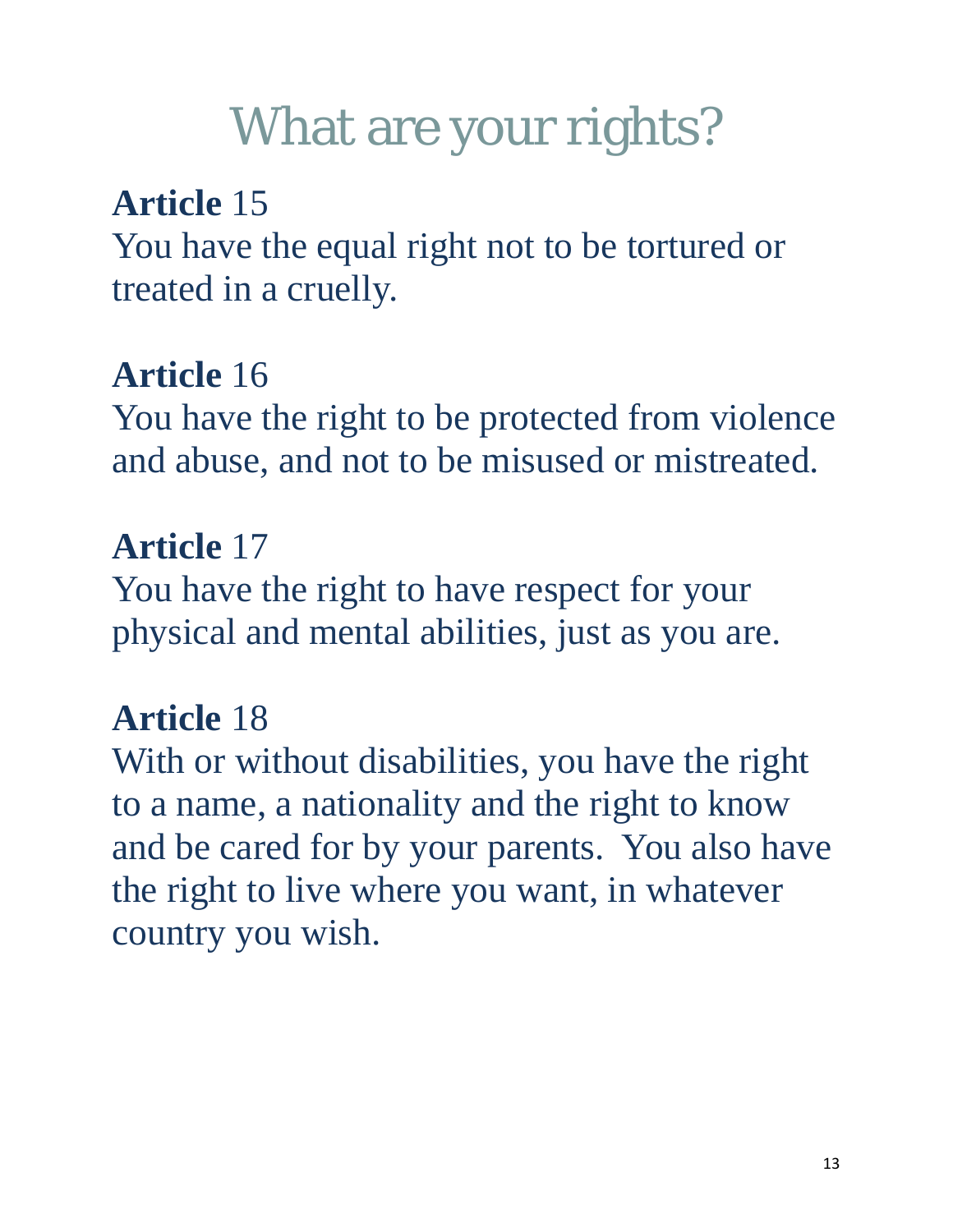### **Article** 19

You have the right to make choices where you wish to live, if you wish to live independently and to be included on equal terms in the community.

### **Article** 20

You have the right to move about and be independent. If you need help to move about, you will get it.

#### **Article** 21

If you need to use sign languages, Braille, or other help in expressing yourself you will get it! You have the right to express yourself and express your opinion. You have an equal right to information.

#### **Article** 22

With or without disabilities, you have the right to privacy.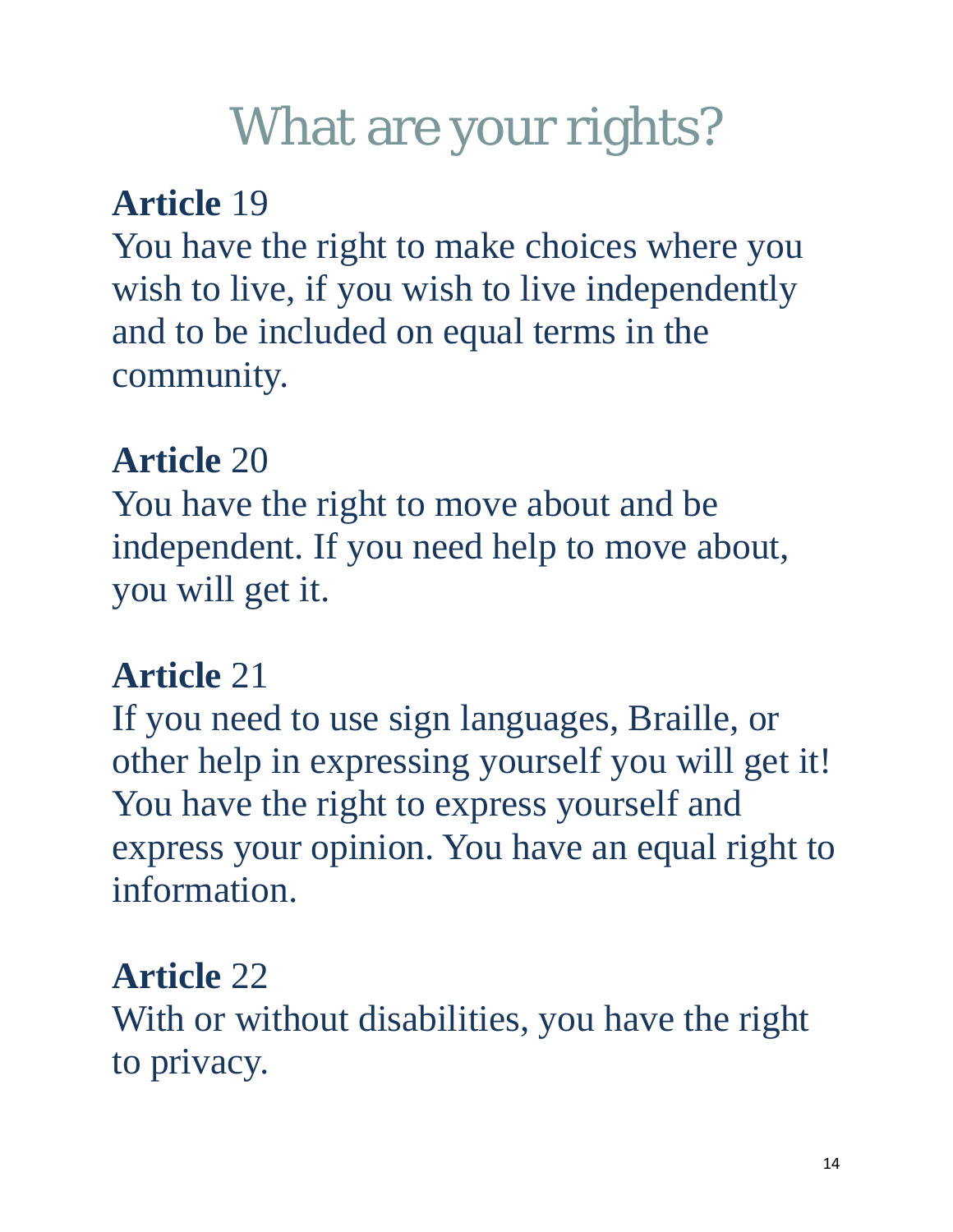### • **Article 23**

You have the right to live with your family, and your government should support your family to care for you. If you cannot live with your immediate family, the government should help provide care within the wider family or community. When you grow up, you also have the right to get married and have a family.

#### • **Article 24**

You have the right to go to school and cannot be excluded from education because of a disability. Your government must provide the help you need to realize this right. For example, it must provide appropriate ways for you to communicate, and make sure that teachers are prepared to respond to your needs.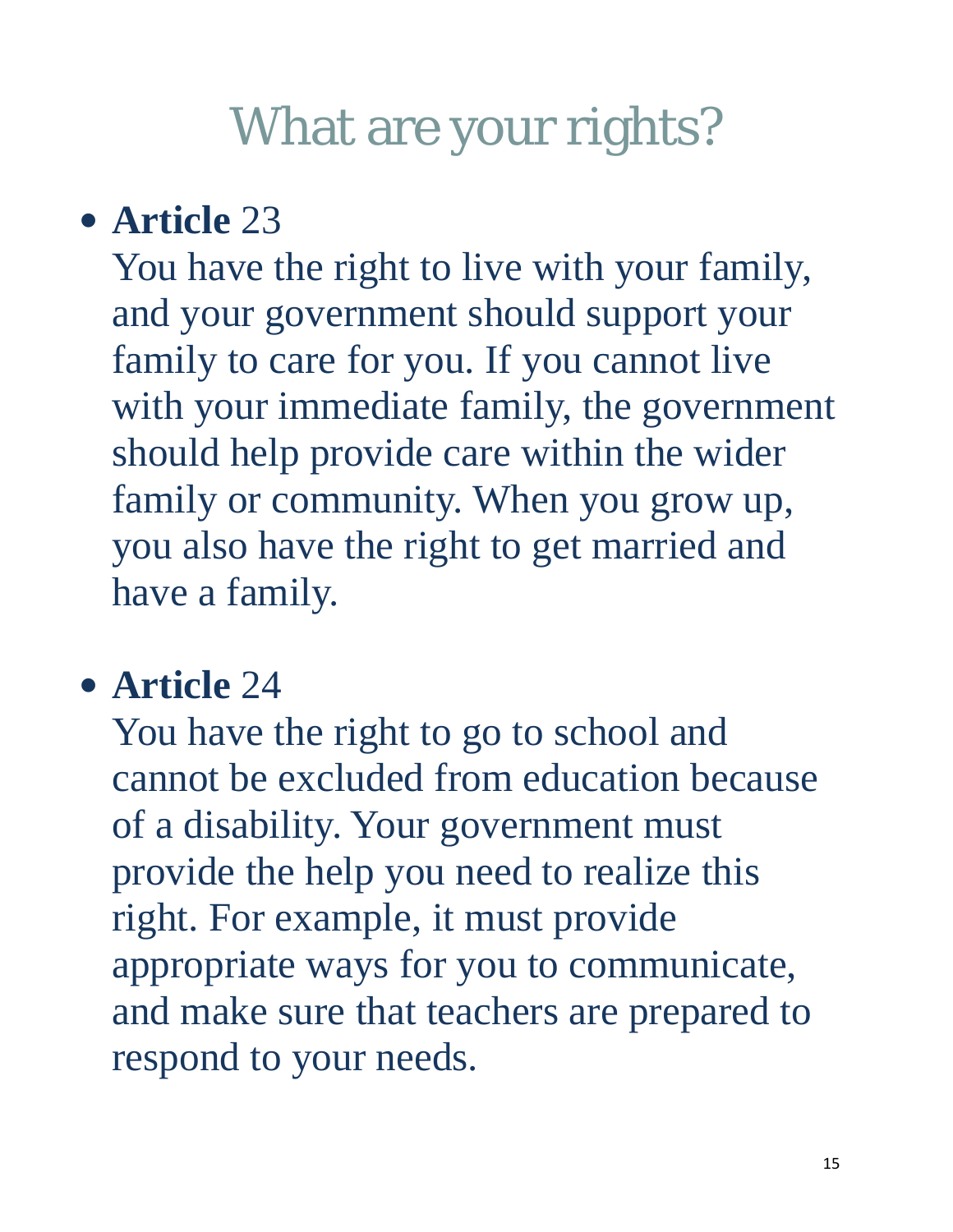## y **Article** 25 & 26

You have the right to good health care without discrimination because of disability and you have the right to take part in all aspects of life and to receive help needed.

## • **Article** 27

With or without disabilities, you have the equal right to work at a job, without discrimination.

### **• Article** 28

You have a right to have food, clothing and access to housing, without discrimination.

#### **• Article** 29

With or without disabilities, you have the right to take part in politics and to serve the public, to vote and to be elected.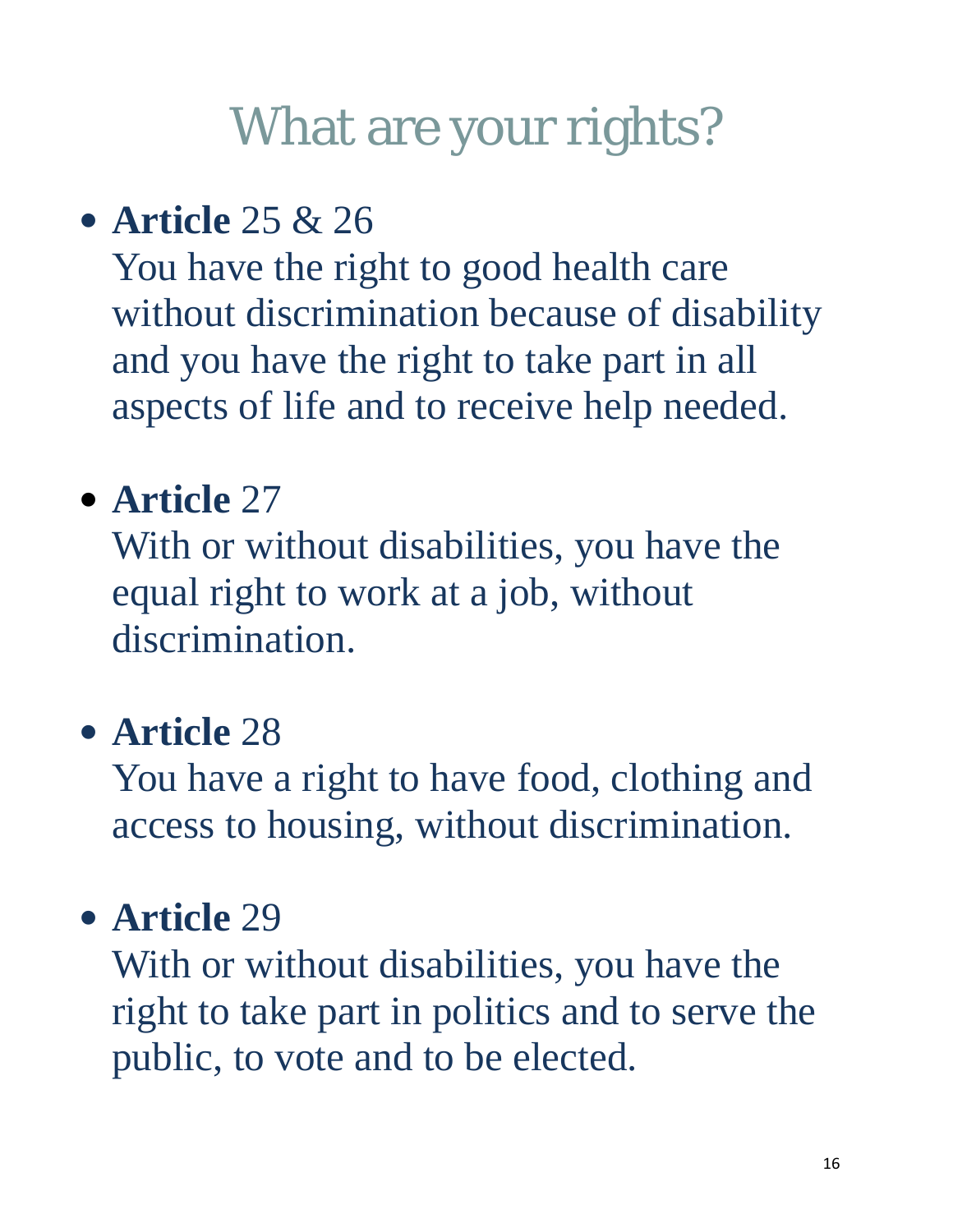## • **Article 30**

You have the equal right to take part in the arts, sports, games, and fun activities in theatres, museums, playgrounds, libraries and have equal access to these places, without discrimination.

### y **Article** 31

You have the right to privacy and to ethical treatment in all matters of research and information collected on disabilities.

### • **Article** 32

You have the right to expect international cooperation in access, sharing information, and providing assistance to overcome barriers related to disability.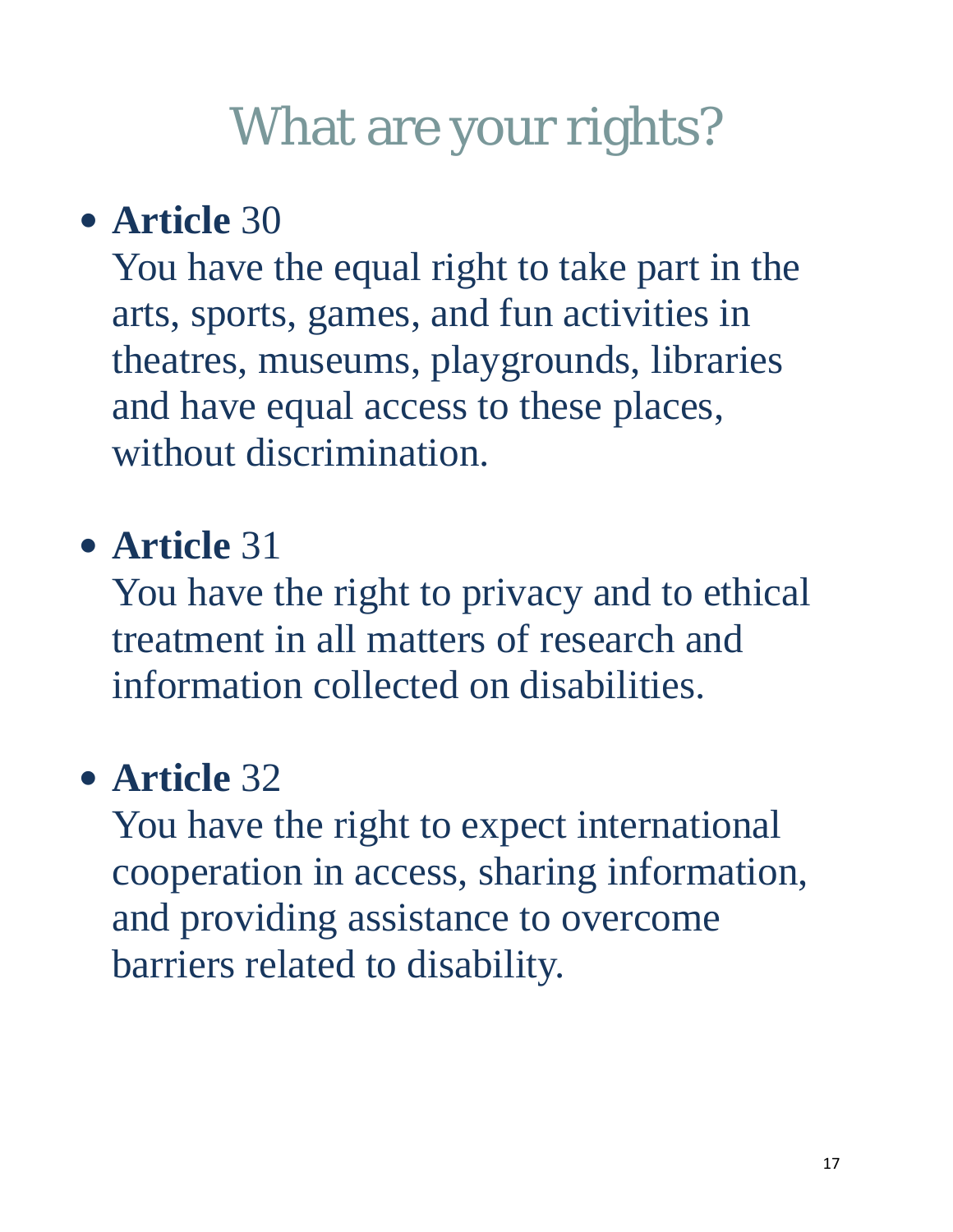## **• Article** 33

Your government must give attention to this Convention and make sure it is followed and that steps are taken to keep the promise to respect the rights of all persons with disabilities. You have the right to participate in these efforts.

### • **Article** 34

A special Committee on the Rights of Persons with Disabilities will meet regularly to make sure that the Convention is followed, and to answer questions and guide countries and communities in protecting the rights of persons with disabilities.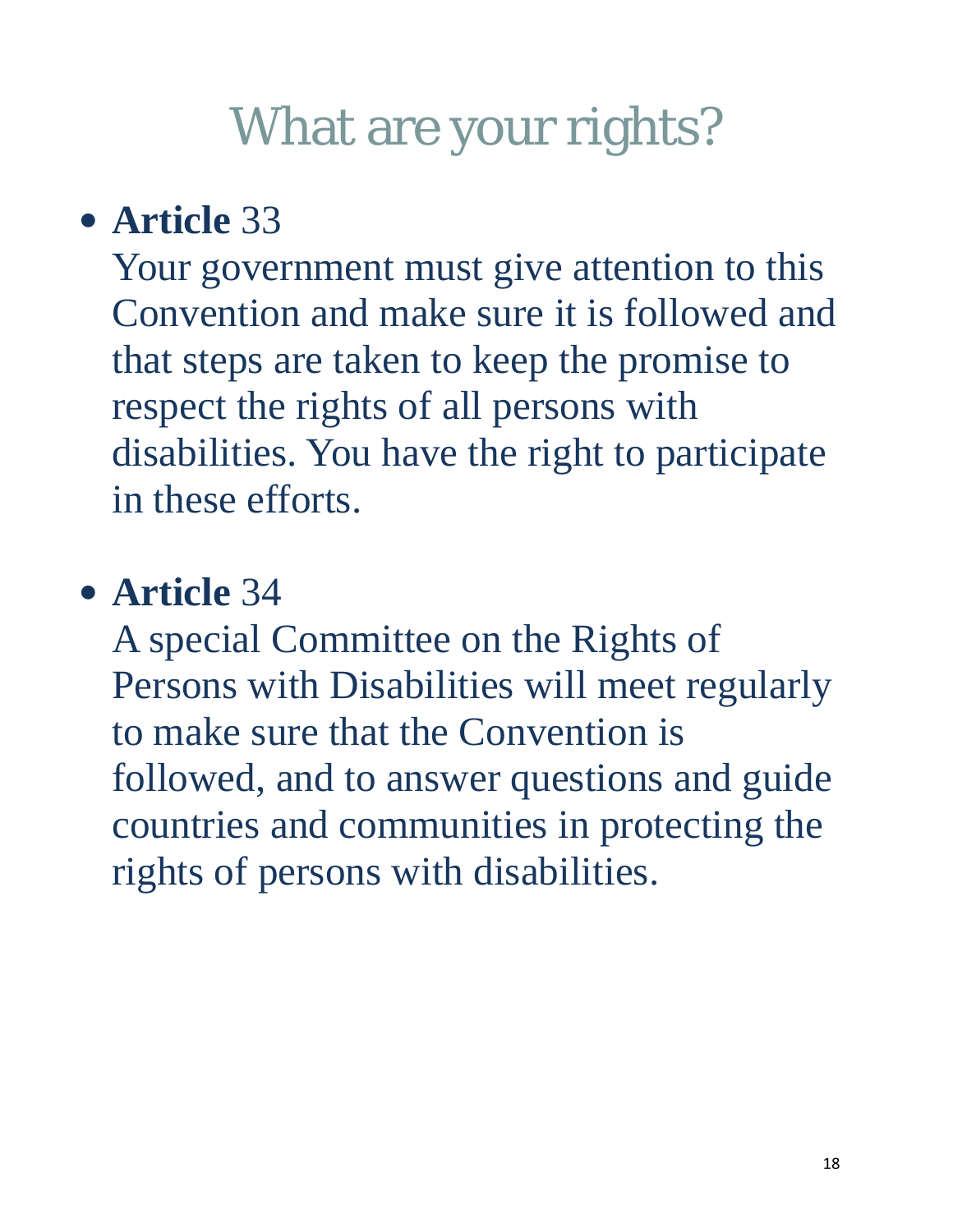y **Articles** 35, 36, 37, 38 & 39 Every country that is a member or party to the Convention will write a report to the special Committee telling about what they have done to protect the rights of persons with disabilities. The special Committee will work with many experts and groups around the world to make sure your voice is heard.

## • **Article** 40

Regular meetings will take place when needed so that countries can share experience and ideas and help each other to protect the rights of persons with disabilities, and fulfill the promise of the Convention.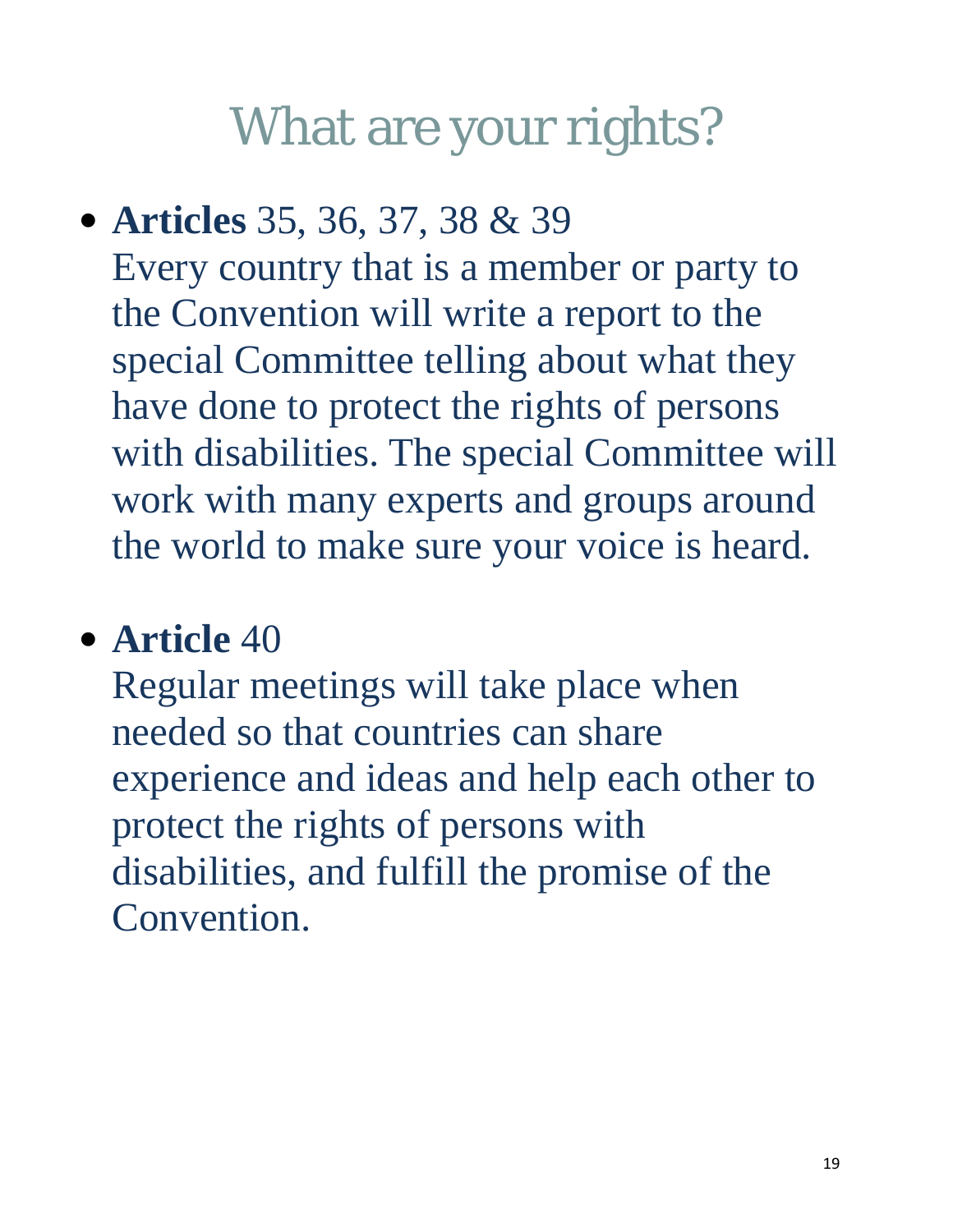### **• Article** 41

The Secretary-General of the United Nations will keep the promises submitted by Countries when they sign the Convention in a safe and secure place.

## • **Article** 42

Starting the 30 March 2007 all countries of the United Nations will be able to agree with the principals to protect the rights of persons with disabilities by signing the Convention.

#### • **Articles** 43, 44, 45, 46, 47 & 48

Your government agrees to be bound to the principles once it makes the Convention national law. Then, it is a "State party" to the Convention.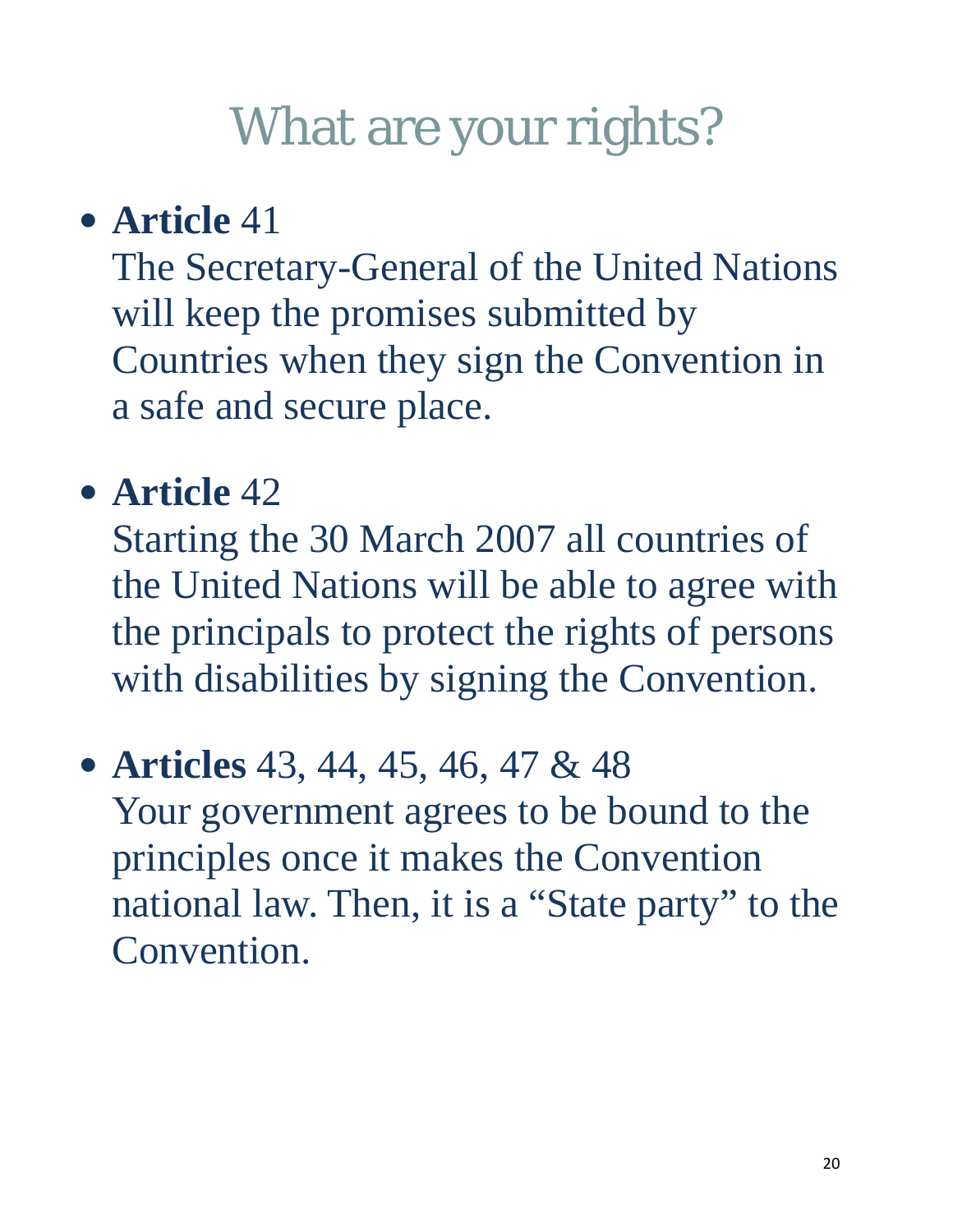• **Articles** 49 & 50

All children can learn about the Convention as it will be available in many languages and in many formats.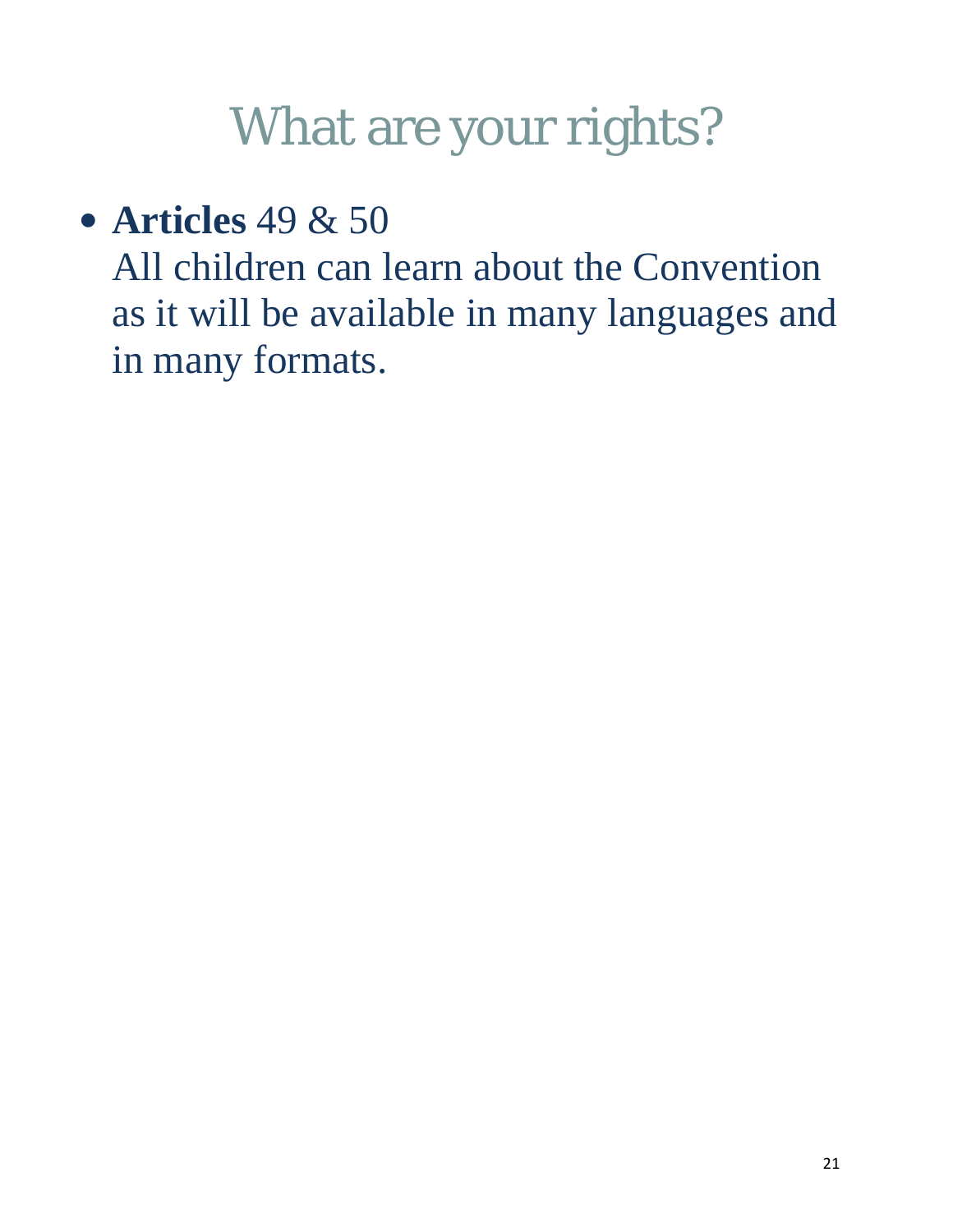## How your rights become real in your daily life

- The adults in your life should help and assist you to move around, communicate, and interact with other children no matter what kind of disability or difficulty you may face.
- Every child in the world looks different and has different ideas, experience, traditions and ABILITIES. These differences create new possibilities, new hopes, new dreams and new friendships. The differences among the people of our world are a treasure for all to appreciate and share. Each child is part of the world family and contributes their unique ABILITIES. No child is excluded.